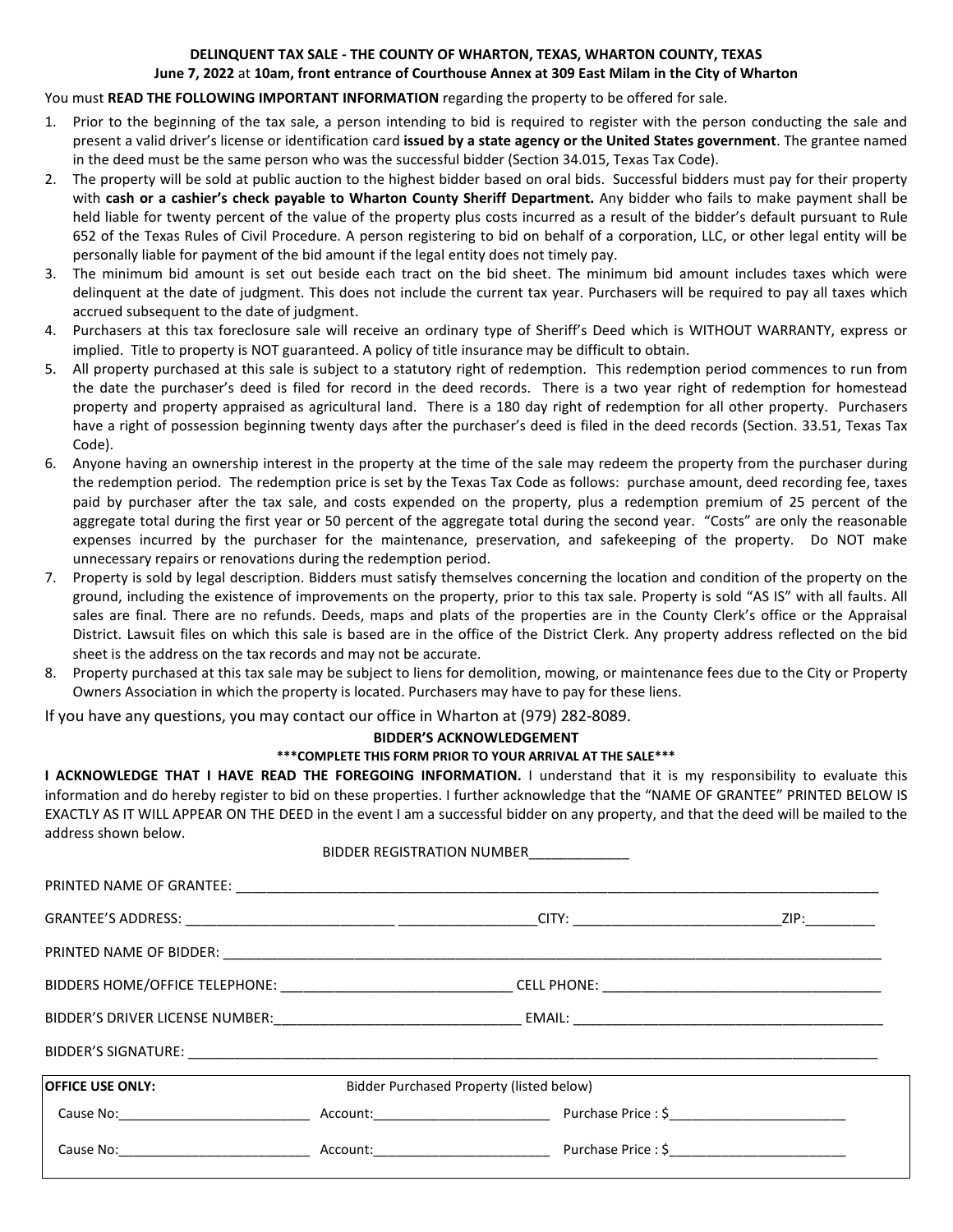# **PROPERTIES TO BE SOLD ON JUNE 7, 2022:**

| <b>TRACT</b>   | SUIT#   | <b>STYLE</b>                                                   | PROPERTY DESCRIPTION, APPROXIMATE ADDRESS, ACCT #                                                                                                                                                                                                                                                                                                                                                                                                | <b>MIN BID</b> |
|----------------|---------|----------------------------------------------------------------|--------------------------------------------------------------------------------------------------------------------------------------------------------------------------------------------------------------------------------------------------------------------------------------------------------------------------------------------------------------------------------------------------------------------------------------------------|----------------|
| 1              | T08861  | The County of Wharton, Texas v<br>David Sharp                  | A 1982 14'X56' Manufactured Home Only, Serial #AAFLA1676,<br>Label #FLA0180625, located on Lot 13, of the Village Estate Park,<br>City of El Campo, Wharton County, Texas,<br>482 CR 362, Lot 13, El Campo, Texas<br>Account #M063811<br>Judgment Through Tax Year: 2016                                                                                                                                                                         | \$5,500.00     |
| 2              | T09961  | The County of Wharton, Texas v<br>John W. Dusek et al          | A Manufactured Home Only, out of Abstract 8, 1996 Redman Shadowridge,<br>Serial #12527295A/B, Label #PFS0424659/60, Wharton County, Texas,<br>21502 County Road 270<br>Account #R053353<br>Judgment Through Tax Year: 2014                                                                                                                                                                                                                       | \$13,700.00    |
| 3              | T09961  | The County of Wharton, Texas v<br>John W. Dusek et al          | Business Personal Property consisting of Equipment and Vehicle(s)<br>used in the operation of Statewide Solutions, Wharton County, Texas,<br>21386 CR 270<br>Account #P065452<br>Judgment Through Tax Year: 2014                                                                                                                                                                                                                                 | \$4,900.00     |
| $\overline{4}$ | T010351 | The County of Wharton, Texas v<br>Herman Ephran et al          | Lot 2 and 3, Block 2, Town of Roberts Subdivision,<br>City of Wharton, Wharton County, Texas<br>(Volume 757, Page 820 of the Deed Records,<br>Wharton County, Texas),<br>3519 FM 1301<br>Account #R022878<br>Judgment Through Tax Year: 2020                                                                                                                                                                                                     | \$4,600.00     |
| 5              | T010357 | The County of Wharton, Texas v<br>Maupin Associates, Inc.      | Lot 5B, Block 5, Farmers Addition to the City of East Bernard, Wharton County,<br>Texa<br>as),<br>$\frac{1}{2}$<br>Judgment Through Tax Year: 2020                                                                                                                                                                                                                                                                                               | \$11,300.00    |
| 6              | T010602 | The County of Wharton, Texas v<br>Henry Jetelina et al         | 4.50 acres of land in the Eli Hunter Survey, Abstract No. 32,<br>in Wharton County, Texas and being a part of the E.J. Brod 10.00 acre<br>tr<br>$-d$<br>ac Ju<br>$\sqrt{4}$<br>\e 1<br>$\mathbf{m}$<br>Vande<br>Vol.<br>hicH<br>86 ar page 4+3 of tale Deed by titust Keebrds or what to bulmy, texas<br>(Volume 625, Page 723 of the Deed Records, Wharton County, Texas),<br>441 CR 175<br>Account #R030583<br>Judgment Through Tax Year: 2020 | \$4,300.00     |
| $\tau$         | T010602 | The County of Wharton, Texas v<br>Henry Jetelina et al         | A Manufactured Home, Label #NTA1408273/4,<br>sunt≁<br>Judgment Through Tax Year: 2020                                                                                                                                                                                                                                                                                                                                                            | \$2,100.00     |
| 8              | T010658 | The County of Wharton, Texas v<br>Shelly J. Lewis et al        | 50% interest in 5.33 Acres, more or less, out of Abstract 26,<br>U<br>Account #R030030<br>Judgment Through Tax Year: 2020                                                                                                                                                                                                                                                                                                                        | \$5,700.00     |
| 9              | T010699 | The County of Wharton, Texas v<br>Antonio Cano                 | Lot 21E, Block 21, Sunnyside Gardens Addition to the<br>City of El Campo, Wharton County, Texas<br>(Tract 1, Volume 352, Page 817 of the Deed Records, Wharton County, Texas),<br>904 Franklin, El Campo, Texas<br>Account #R024533<br>Judgment Through Tax Year: 2020                                                                                                                                                                           | \$4,600.00     |
| 10             | T010732 | The County of Wharton, Texas v<br>Brian Keith Michaelsen et al | Lot 4, Block 9, Memorial Terrace Addition to the<br>City of El Campo Wharton County, Texas<br>استا<br>ge'<br>D<br>220<br>H<br>Account #R020481<br>Judgment Through Tax Year: 2019                                                                                                                                                                                                                                                                | \$26,300.00    |
| 11             | T010743 | The County of Wharton, Texas v<br>Ricardo A. Flores et al      | 0.138 Acre, more or less, out of Abstract 523, being Block 81M,<br>City of El Camno, Wharton County, Texas and a Manufactured Home,<br>œ<br>M<br>D<br>14<br>abe<br>w<br>$\overline{40}$<br>age<br>as).<br>$1017 \overline{W}$ 2nd St, El Campo, Texas<br>Account #R020811<br>Judgment Through Tax Year: 2019                                                                                                                                     | \$1,500.00     |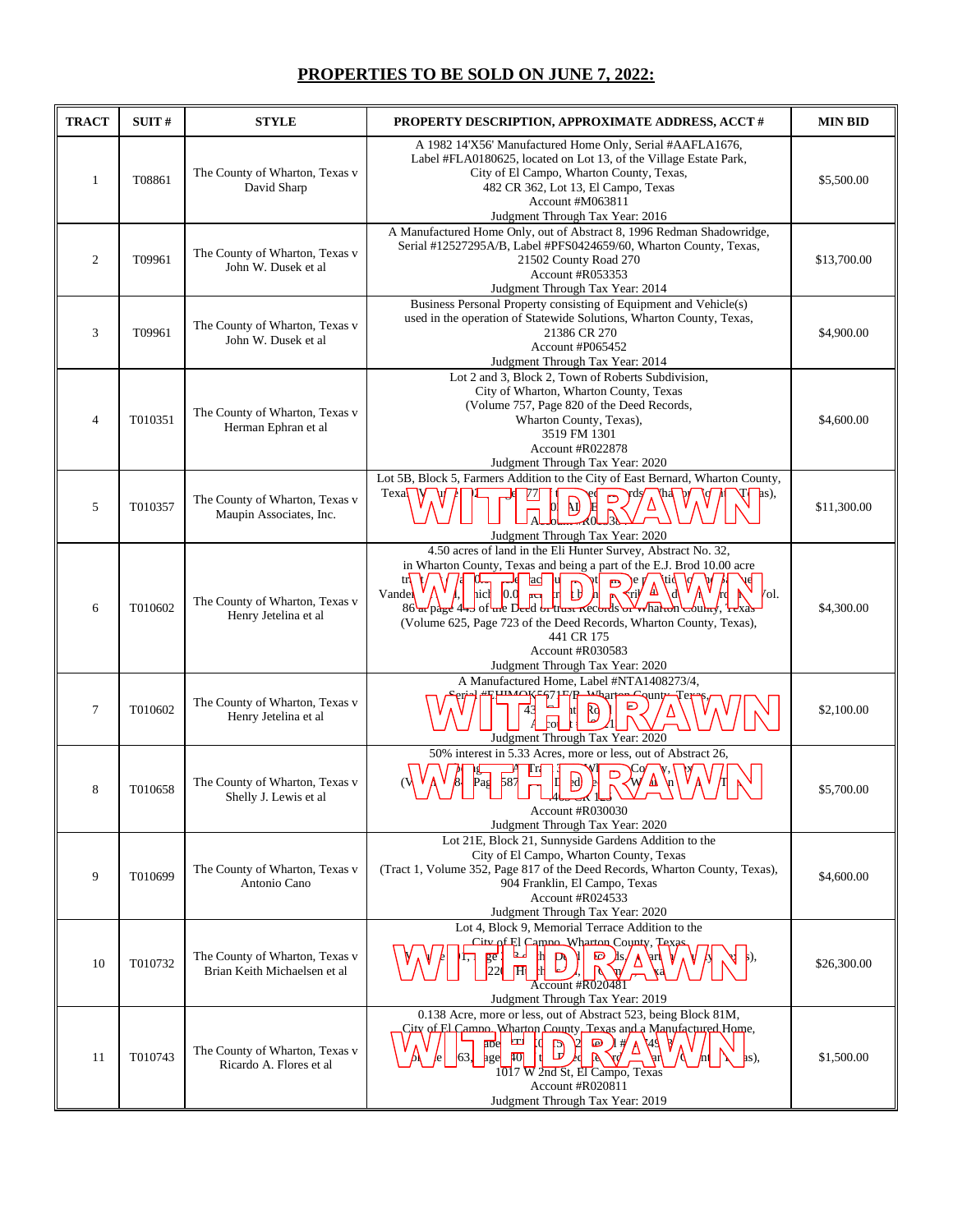| <b>TRACT</b> | SUIT#   | <b>STYLE</b>                                                     | PROPERTY DESCRIPTION, APPROXIMATE ADDRESS, ACCT #                                                                                                                                                                                                                                                                                                                                                                                                                                                                                                                                                                                                                                                                                                                                                                                                                                                                                                                             | <b>MIN BID</b> |
|--------------|---------|------------------------------------------------------------------|-------------------------------------------------------------------------------------------------------------------------------------------------------------------------------------------------------------------------------------------------------------------------------------------------------------------------------------------------------------------------------------------------------------------------------------------------------------------------------------------------------------------------------------------------------------------------------------------------------------------------------------------------------------------------------------------------------------------------------------------------------------------------------------------------------------------------------------------------------------------------------------------------------------------------------------------------------------------------------|----------------|
| 12           | T010743 | The County of Wharton, Texas v<br>Ricardo A. Flores et al        | Lots 1 & 2, Block 1, J.W. Phillips Re-subdivision to the<br>City of El Campo. Wharton County Texas and a Manufactured Home.<br>⊾<br>Ιf<br>त्ती<br><b>ne</b><br>$\mathbb{D}$<br>64/<br>$\overline{X}$<br>۷e۱<br>ubl Rd<br>cial<br>701 Palacios, El Campo, Texas<br>Account #R022119<br>Judgment Through Tax Year: 2019                                                                                                                                                                                                                                                                                                                                                                                                                                                                                                                                                                                                                                                         | \$1,200.00     |
| 13           | T010826 | The County of Wharton, Texas v<br>John Kelley et al              | 5.64 Acres, more or less, being Tract 32, Abstract 40, Wharton County, Texas<br>(Volume 47, Page 326 of the Deed Records, Wharton County, Texas),<br>FM 960<br>Account #R032311<br>Judgment Through Tax Year: 2020                                                                                                                                                                                                                                                                                                                                                                                                                                                                                                                                                                                                                                                                                                                                                            | \$7,100.00     |
| 14           | T010887 | The County of Wharton, Texas v<br>Pablo Damian Sanchez           | 0.1607 Acre, more or less, being Northwest Seventy Feet of Lots 5 & 6, Block 6,<br>Lundy Central Addition to the City of El Camno, Wharton County, Texas,<br>$p_{\overline{0}}$<br>امطا<br>(Vd)<br>age<br>D<br>∦h∕<br>D<br>$512$ $\sqrt{1}a$<br>D<br>$\overline{A}$ ccount #R019845<br>Judgment Through Tax Year: 2021                                                                                                                                                                                                                                                                                                                                                                                                                                                                                                                                                                                                                                                        | \$4,700.00     |
| 15           | T010909 | The County of Wharton, Texas v<br>Elizabeth Galo et al           | 3.850 Acres, more or less, out of the Joseph Newman Survey, Abstract 48,<br>being the Northwest corner of the C. E. Carter called 570 Acre Tract, and<br>which 3.850 Acres herein conveyed, Wharton County, Texas<br>(Volume 393, Page 289 of the Deed Records, Wharton County, Texas),<br>FM 102<br>Account #R070634<br>Judgment Through Tax Year: 2021                                                                                                                                                                                                                                                                                                                                                                                                                                                                                                                                                                                                                      | \$5,700.00     |
| 16           | T010943 | The County of Wharton, Texas v<br>L S W Properties et al         | 83.5 feet X 170 feet lot in the William Kinchloe League, Abstract No 38,<br>City of Wharton, Wharton County, Texas, described on the Wharton County Tax<br>Roll as 0.3259 Acre, more or less, being Lot 31A, Block 31, Ahldag Subdivision<br>(Volume 489, Page 84, Deed Records, Wharton County, Texas),<br>2302 N Richmond Rd, Wharton, Texas<br>Account #R010824<br>Judgment Through Tax Year: 2021                                                                                                                                                                                                                                                                                                                                                                                                                                                                                                                                                                         | \$19,400.00    |
| 17           | T010963 | The County of Wharton, Texas v<br>Petrol Operating Company, Inc. | ALL THAT CERTAIN TRACT OR PARCEL OF LAND CONTAINING 22.93<br>ACRES, MORE OR LESS LYING AND BEING SITUATED IN THE I&GNRR<br>CO SURVEY NO 1, ABSTRACT 215, WHARTON COUNTY, TEXAS,<br>BEING THAT PROPERTY MORE PARTICULARLY DESCRIBED AT<br>VOLUME 198, PAGE 555 OF THE DEED RECORDS OF WHARTON<br>COUNTY, TEXAS, AND BEING AN AGGREGATE OF THE TRACTS OR<br>PARCELS LISTED BY THE WHARTON COUNTY APPRAISAL DISTRICT<br>UNDER ACCOUNT NUMBERS: R58439, R7814 AND SHOWN ON THE<br>TAX ROLLS OF WHARTON COUNTY, TEXAS, AS FOLLOWS:<br>13.010 Acres, more or less, being Tract 7F, out of the I.&G.N.R.R. Co. Survey<br>No 1, Abstract No 215, Wharton County Texas,<br>FM 2546, El Campo, Texas<br>Account #R037505<br>Judgment Through Tax Year: 202; and<br>9.920 Acres, more or less, being Tract 7F, out of the I.&G.N.R.R. Co. Survey No<br>1, Abstract No 215, Wharton County Texas,<br>5816 FM 2546, El Campo, Texas<br>Account #R037506<br>Judgment Through Tax Year: 2021 | \$37,600.00    |
| 18           | T010971 | The County of Wharton, Texas v<br>Kendrick Riggins               | Business Personal Property consisting of Trucks used in the operation of Riggins<br>& Sons Trucking, City of El Campo, Wharton County, Texas,<br>2412 Point West Dr, El Campo, Texas<br>Account #P075874<br>Judgment Through Tax Year: 2021                                                                                                                                                                                                                                                                                                                                                                                                                                                                                                                                                                                                                                                                                                                                   | \$3,200.00     |